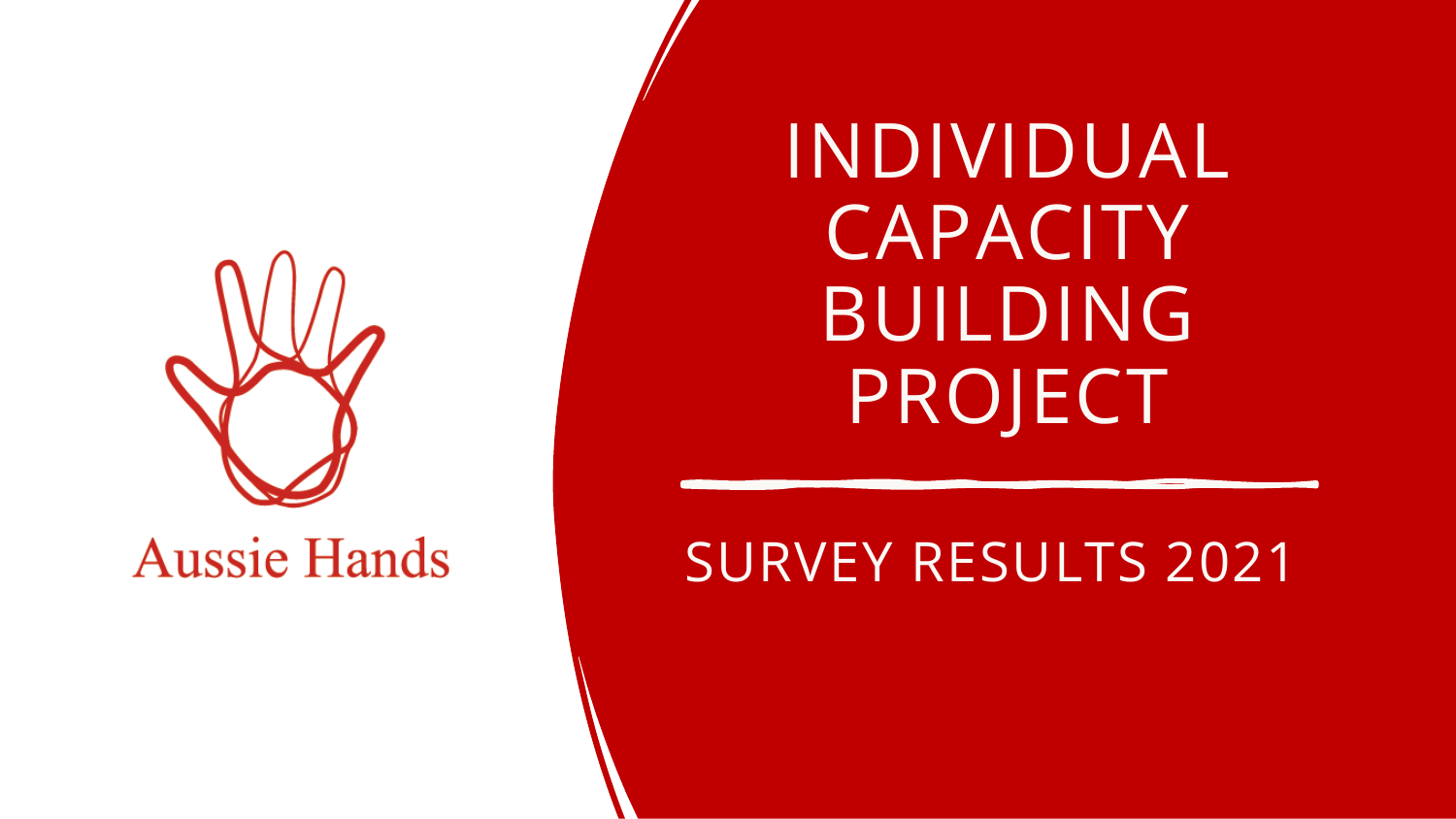### Survey Development



**Objective:** To narrow the scope of topics for the online resource toolkit and decide upon 6-9 topics to address in the Online Resource Toolkit.

#### **Process:**

- 1. Questions developed by the project team.
- 2. Questions presented to the Steering Committee for feedback and changes made accordingly.
- 3. Pilot survey sent to Steering Committee, feedback received, and changes made accordingly.
- 4. Survey launched 15 March 2021 & distributed via the Aussie Hands membership email database (EDM), Facebook, Instagram, and LinkedIn and was followed up with regular reminders.
- 5. Survey closed 5 April 2021, after being open for 3 weeks.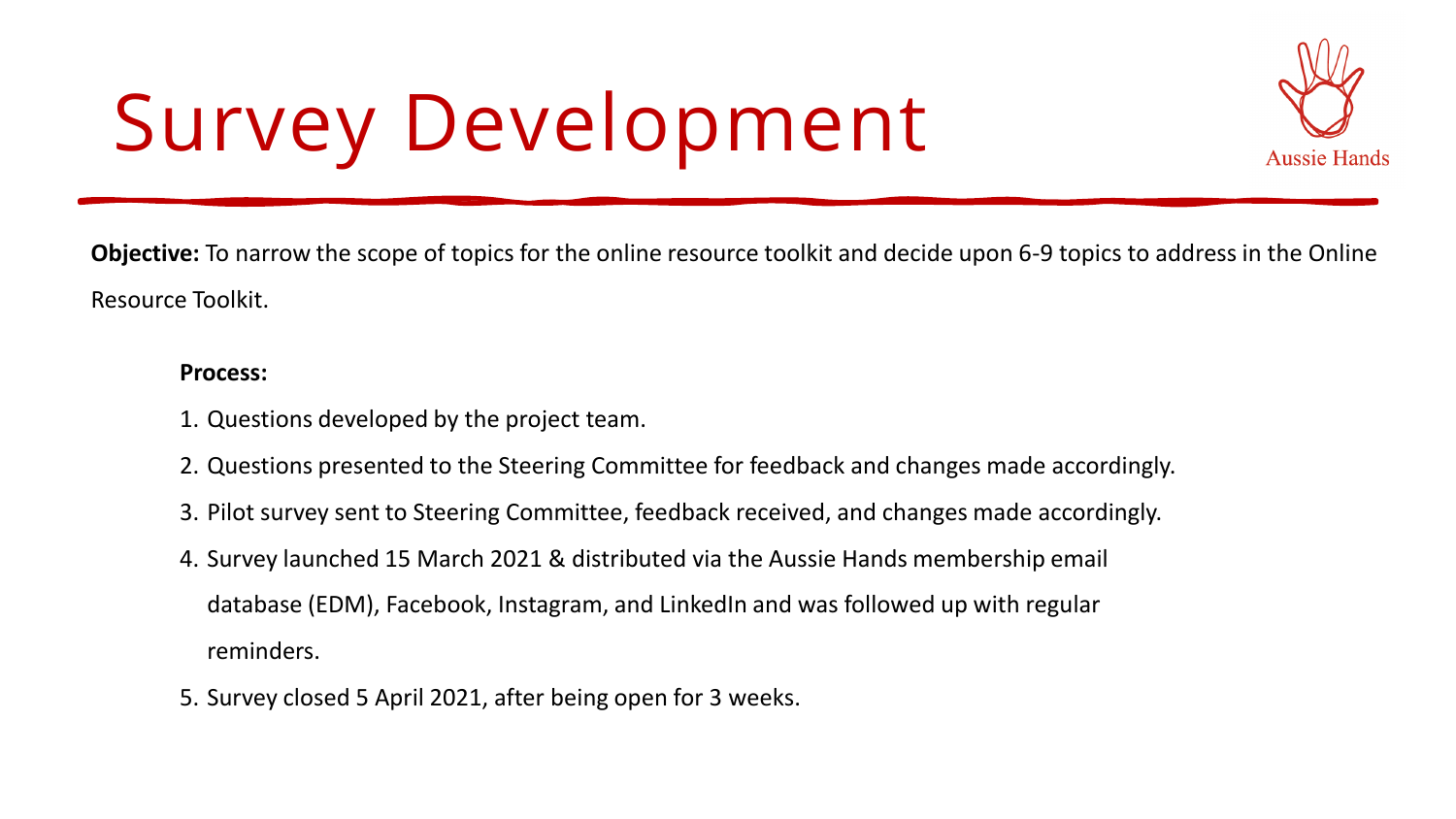### Who responded?



The survey had a total of 102 responses, a few of which were duplicates due to the survey test run (approximately three).

#### Situation of Respondent



- **Parent of child with** a hand difference
- $\blacksquare$  Individual with a hand difference
- Pregnant with child with a hand difference
- Knows somebody with a hand difference
- Health professional



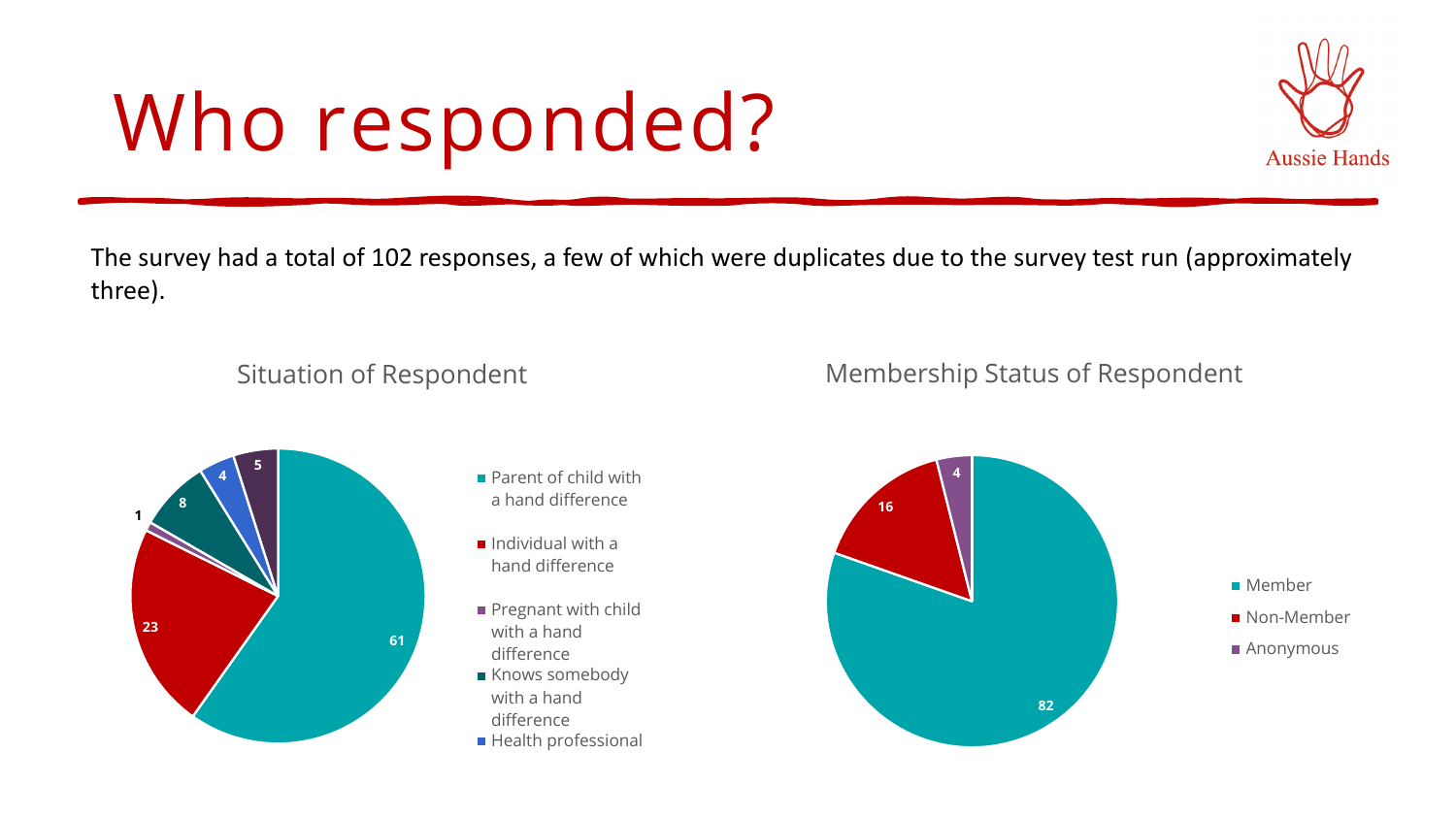## Main Challenges



Before asking members to select from the potential topics, we wanted to know the first challenges regarding having a limb difference that came to mind.

We asked, *"What major concerns or challenges have you or someone you know with a hand difference experienced?"*

Note: "Other" represents topics that were only brought up once. There were 15 in total.

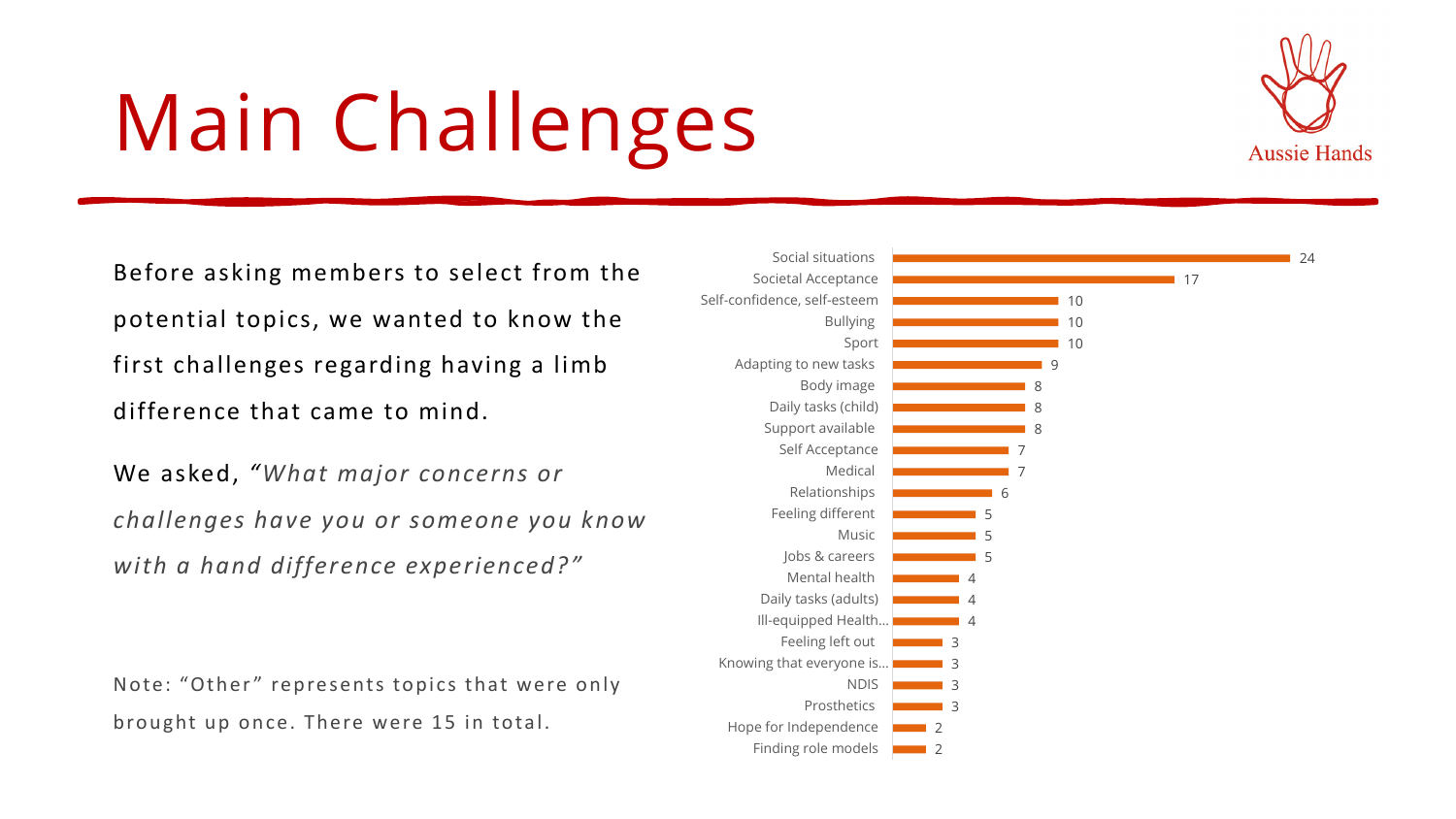

### New and Expecting Parents

We asked the Aussie Hands community to choose three topics that they thought would be most useful for families that have (or are expecting) and baby with a hand difference.

#### **Our significant answers were:**

- Addressing social situations
- Parent support
- Talking to your child about their hand difference
- Finding out your child has a limb difference
- Surgical options and decisions
- NDIS application

#### Addressing social situations 72 (70.6%) Parenting support 62 (60.8%) Talking to your child about their hand difference 55 (53.9%) Finding out your child has a limb difference 40 (39.2%) Surgical options and decisions 38 (37.3%) National Disability Insurance Scheme (NDIS) application - Eligibility and assessment process 34  $(33.3%)$ Other (2.9%) з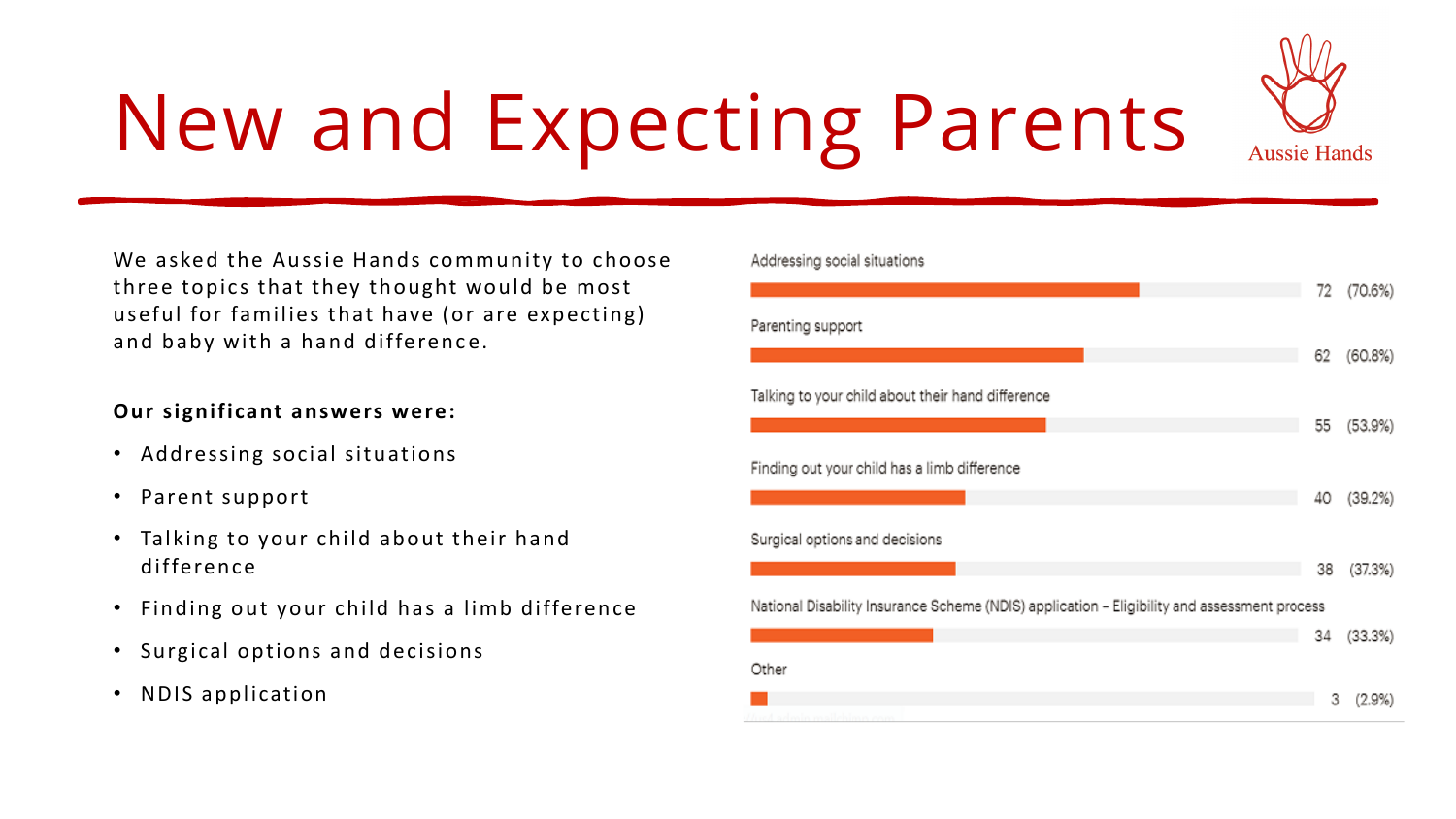## Early Childhood



We asked the community to select three topics that they thought would be most useful for individuals with hand difference who are in childcare, kindergarten or primary school.

#### **Our significant answers were:**

- 1. Positive conversations
- 2. Addressing social situations
- 3. Confidence building and psychological support
- 4. Starting Childcare, Kindergarten or Primary school
- 5. Self care and independence
- 6. Extra-curricular activities
- 7. Assistive devices/equipment

| Positive conversations (eg, how to deal with comments/questions and explaining a hand difference to<br>peers)                |    |           |  |
|------------------------------------------------------------------------------------------------------------------------------|----|-----------|--|
|                                                                                                                              | 79 | (77.5%)   |  |
| Addressing social situations                                                                                                 |    |           |  |
|                                                                                                                              | 59 | (57.8%)   |  |
| Confidence building and psychological support                                                                                |    |           |  |
|                                                                                                                              | 58 | (56.9%)   |  |
|                                                                                                                              |    |           |  |
| Starting childcare, kindergarten or primary school                                                                           |    |           |  |
|                                                                                                                              | 49 | (48.0%)   |  |
| Self-care and independence (eg, help to develop skills around routine tasks such as household chores<br>and getting dressed) |    |           |  |
|                                                                                                                              | 39 | (38.2%)   |  |
| Participating in extra-curricular activities (eg, sport, music, cooking)                                                     |    |           |  |
|                                                                                                                              | 39 | (38.2%)   |  |
| Assistive devices/equipment                                                                                                  |    |           |  |
|                                                                                                                              | 31 | (30.4%)   |  |
| Other                                                                                                                        |    |           |  |
|                                                                                                                              |    | $(1.0\%)$ |  |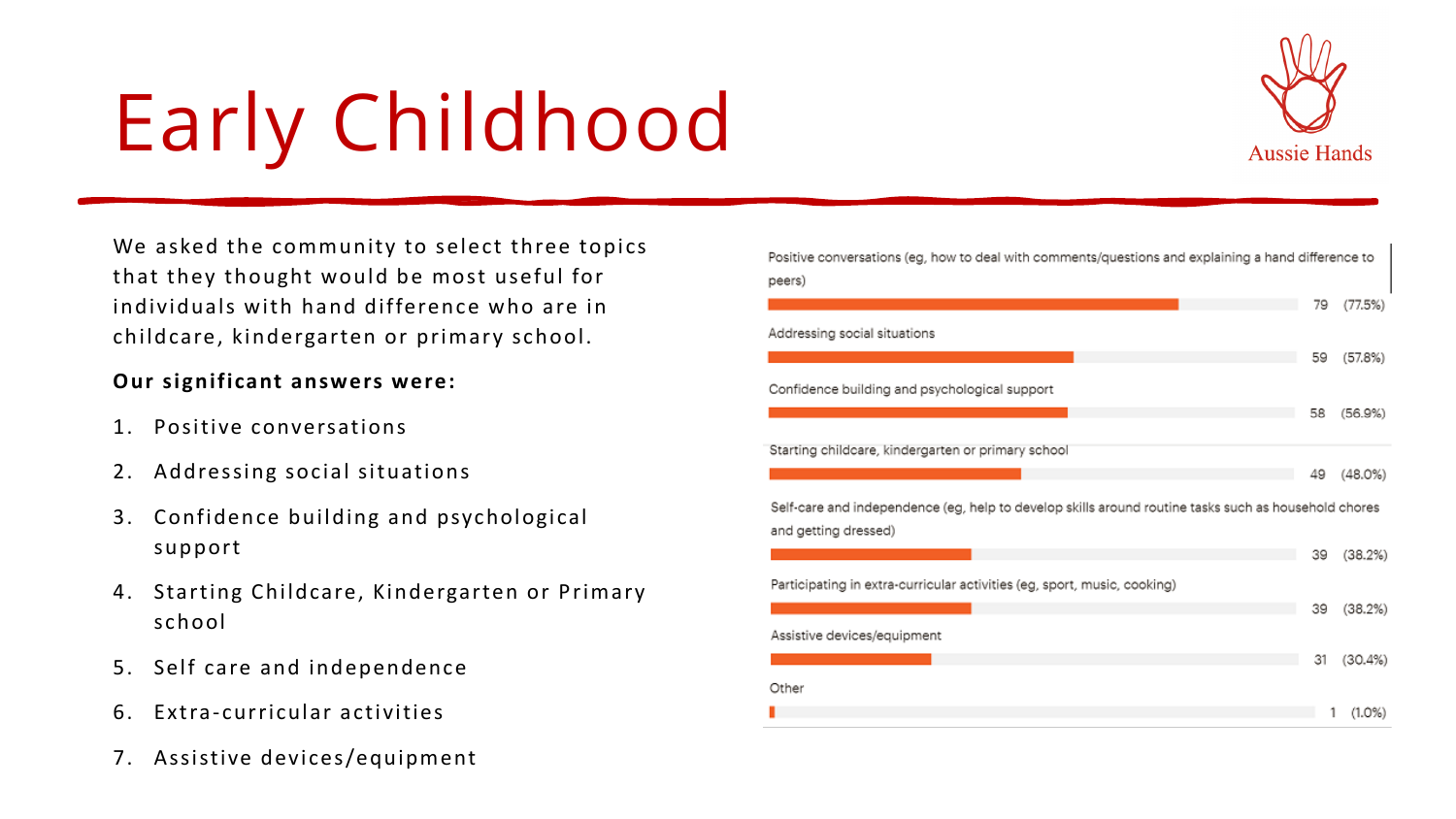

### Teenage Years

We asked the community to select three topics that would be most useful for teenagers with a hand difference.

#### **Our significant answers were:**

- 1. Mental Health and Confidence
- 2. Addressing social situations
- 3. Access to role models
- 4. Learning to drive
- 5. Study Choice and career planning
- 6. Prosthetics (emerging technology)
- 7. Physical exercise and sport

#### Mental health and confidence 74 (72.5%) Addressing social situations 64  $(62.7%)$ Access to role models 55 (53.9%) Learning to drive 48 (47.1%) Study choice and career planning 33 (32.4%) Prosthetics (emerging technology) 30 (29.4%) Physical exercise and sport 26 (25.5%) Parenting workshops and support 14 (13.7%) Health, nutrition and cooking 10  $(9.8\%)$ Internet safety  $9(8.8\%)$ Other  $2(2.0\%)$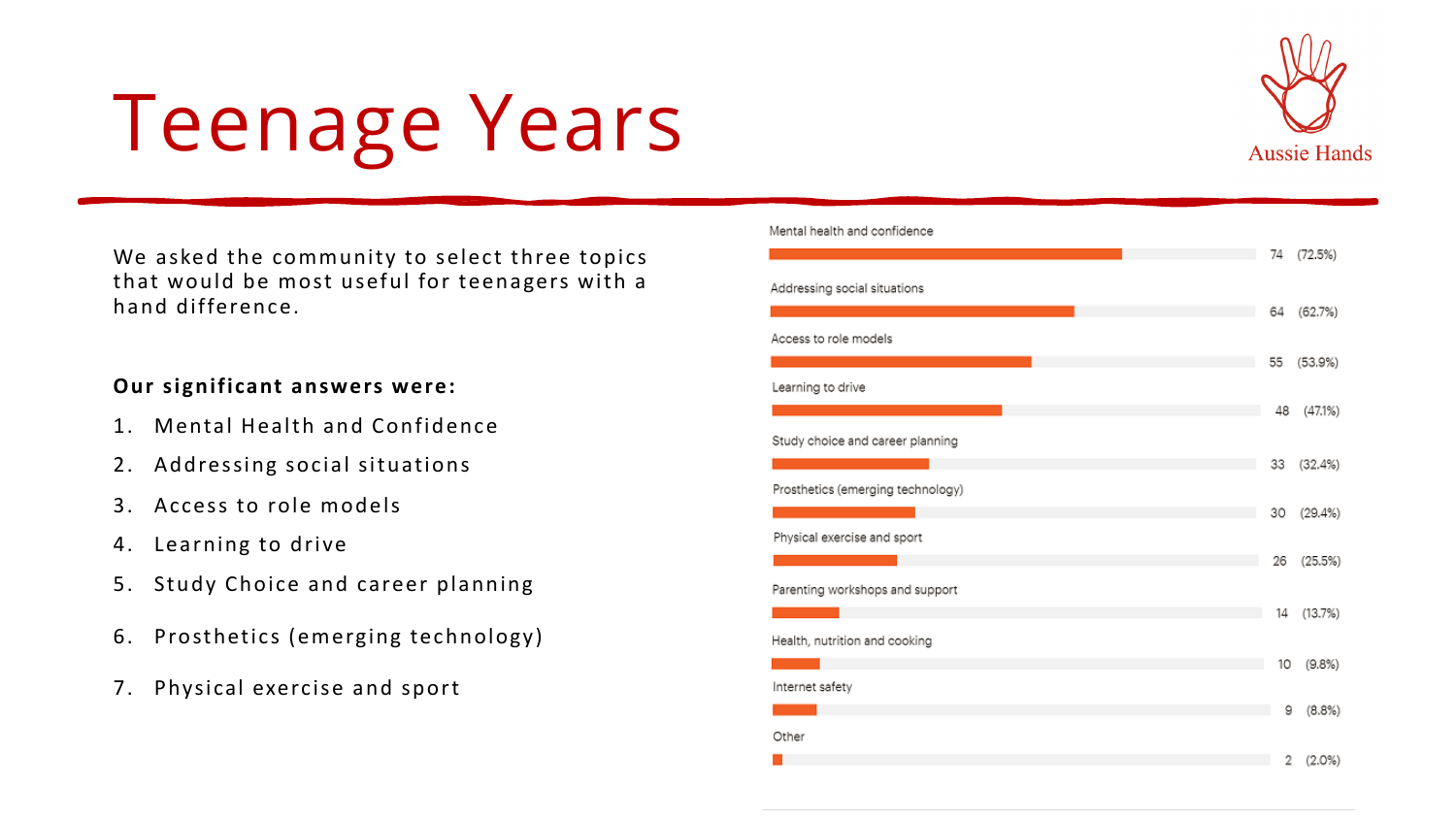#### Other concerns



| Role models/leaders in the<br>community (x4) | <b>Music</b>                                | Parent: Aussie Hands<br>article that said it was okay<br>for me to grieve for my<br>child's limb difference | Everyday tasks tips: clothing,<br>gloves |
|----------------------------------------------|---------------------------------------------|-------------------------------------------------------------------------------------------------------------|------------------------------------------|
| NDIS - accessing information<br>(x2)         | Dealing with stereotypes                    | meant the world to me.                                                                                      | Medical eg: Phyiso, OT                   |
| Travelling solo (x2)                         | Understanding that<br>everyone is different | Resources > references to<br>positive<br>literature/books/journals                                          | Self-confidence, self-esteem             |
| Peer support (x4)                            | Positive thinking                           | You decide if you want a<br>prosthesis and don't be<br>forced                                               | More awareness of hand<br>difference     |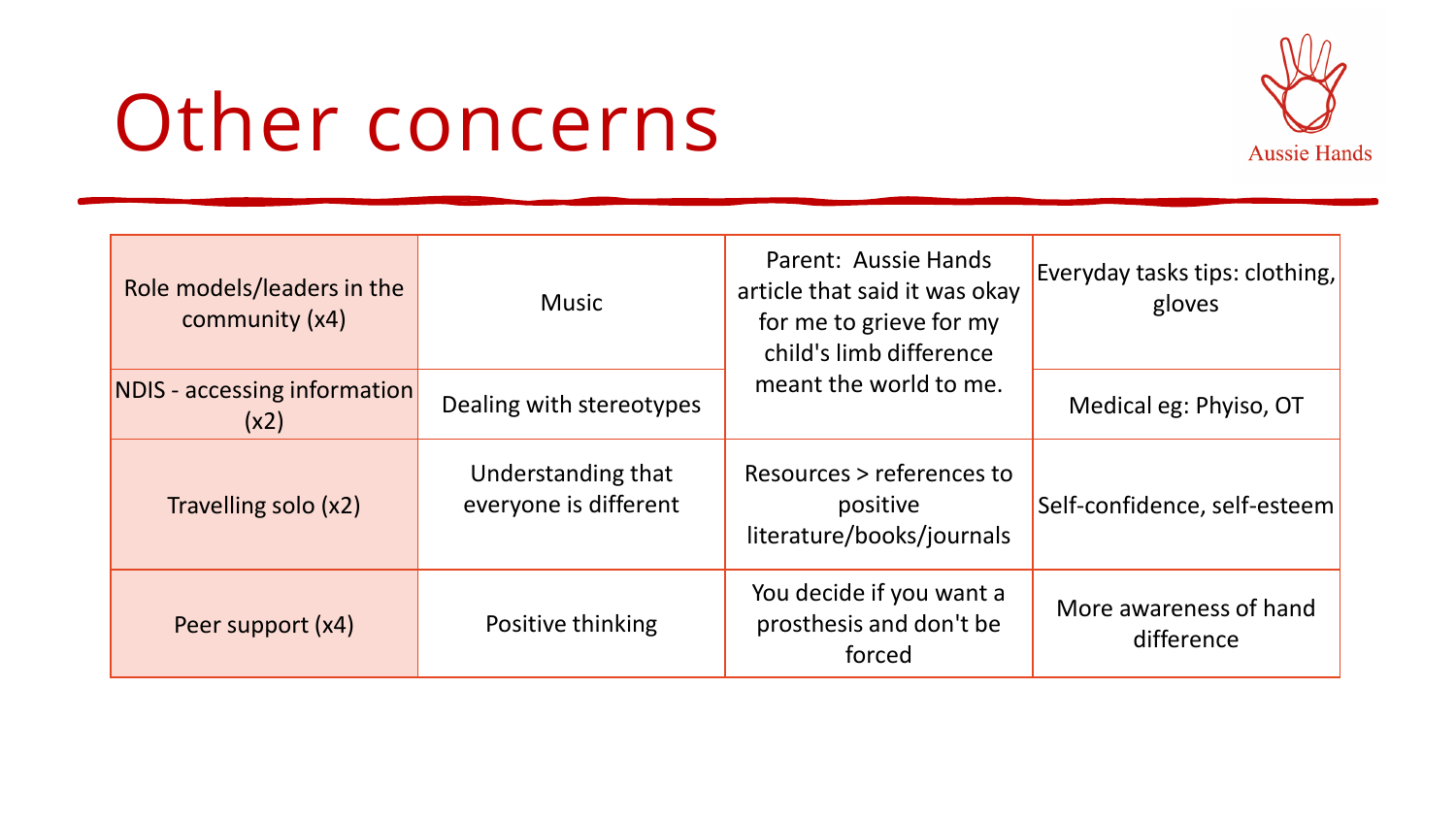

### Peer Support Network

We asked the community to indicate what they would expect from a peer support network.

Support groups (eg, group meetings for new parents, or for teenagers)

|                                       | 79 | (77.5%) |
|---------------------------------------|----|---------|
| Support via email, text or phone call |    |         |
|                                       | 61 | (59.8%) |
| Anonymous question and answer         |    |         |
|                                       | 39 | (38.2%) |
| One on one meetings with a peer       |    |         |
|                                       | 36 | (35.3%) |
| Other                                 |    |         |
|                                       | з  | (2.9%)  |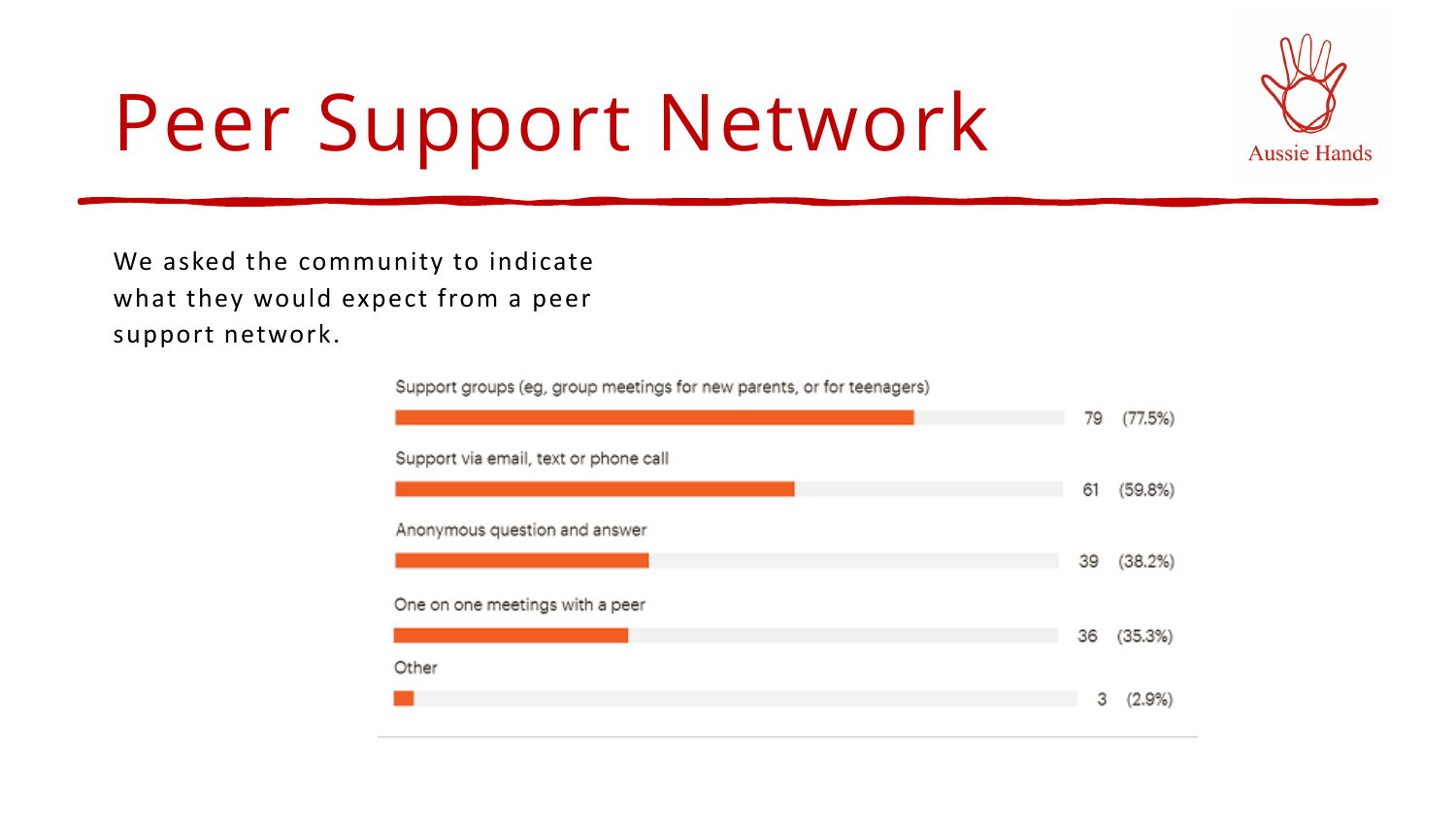# **Aussie Hands**

### Peer Support Network



The survey response is a positive start to building a Peer Support Network. 25 people indicated that they would like to be a peer mentor, with a further 37 indicating that they are interested.

*Note: Duplicates have been removed.*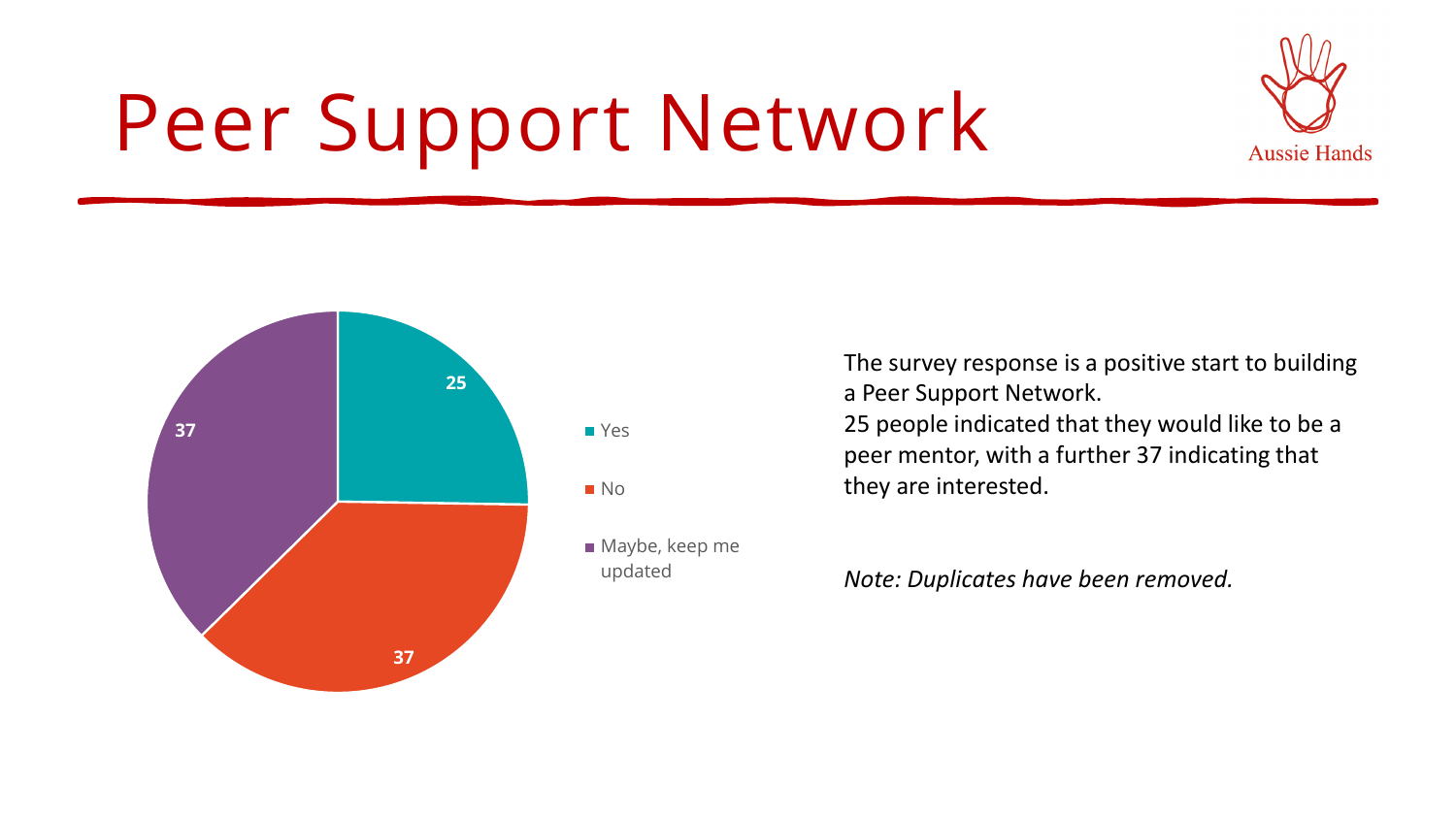

#### Summary

- Addressing social situations was a popular topic in all age groups.
	- Handling social situations such as fitting in, bullying and talking about their hand difference were also concerns brought up by members independently.
- Confidence building and mental health was in the top 3 for both teenagers and early childhood.
- Access to role models was both a popular topic selected by members, as well as one that was often brought up independently.
- Support for new parents is important to many members.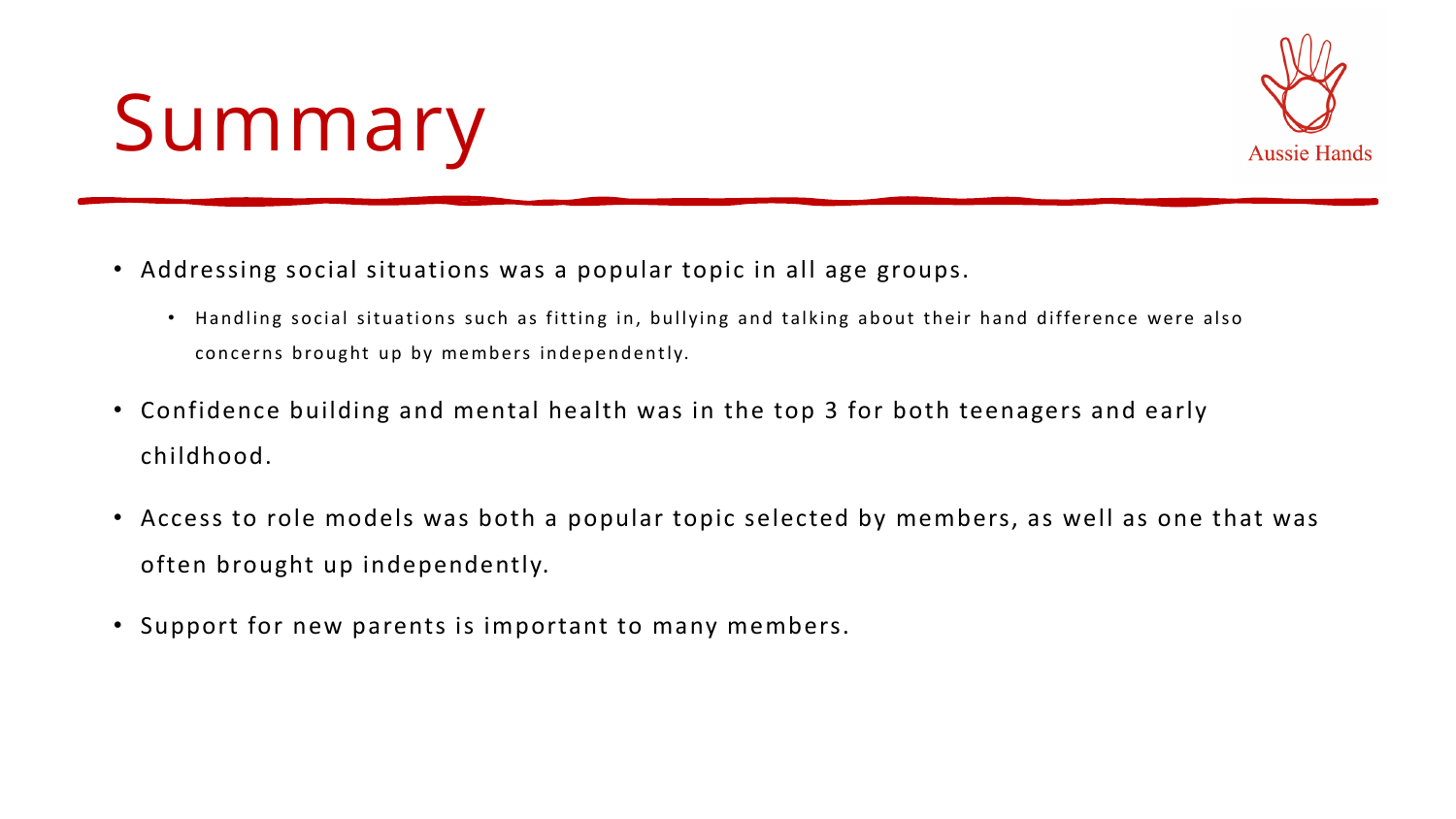#### Conclusion



Using the results from the survey and other research as documented, we recommend these module categories and nine topics:

| <b>New &amp; Expecting Parents</b> | 1 Finding Out My Child Has a Hand Difference    |
|------------------------------------|-------------------------------------------------|
|                                    | 2 Telling Others                                |
|                                    | <b>3 Getting Connected</b>                      |
| <b>Early Childhood</b>             | 1 Starting School & Participating in Activities |
|                                    | 2 Making Friends & Building Confidence          |
|                                    | 3 Self Care & Independence                      |
| <b>Teenage Years</b>               | 1 Mindfulness                                   |
|                                    | 2 Role Models                                   |
|                                    | 3 Life Skills                                   |